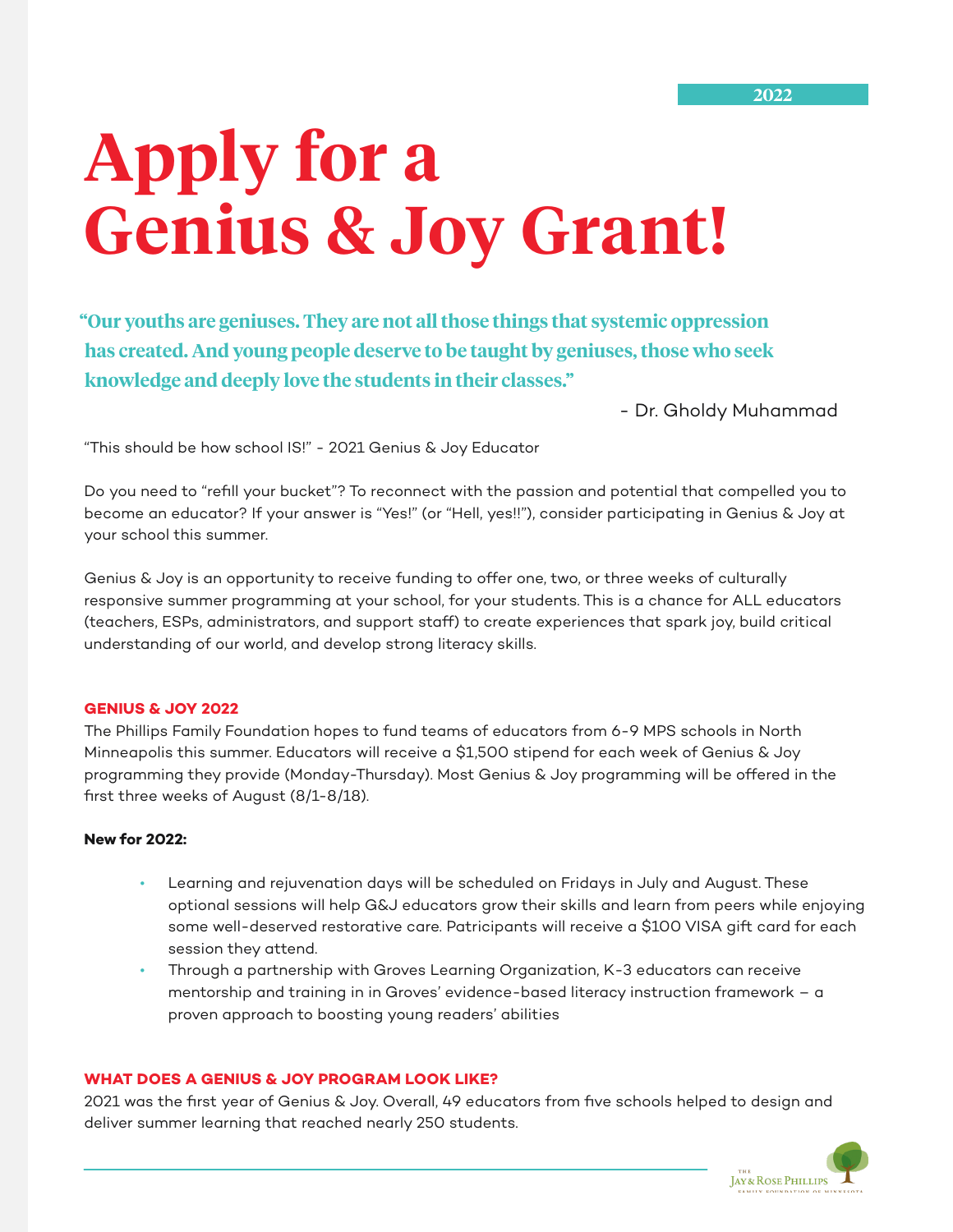## **Here are some of the experiences created by MPS educators last year:**

- A Lucy Laney educator created a digital photography camp that culminated in a student exhibition.
- A team of Patrick Henry educators created a full-day camp that blended healthy food prep, sports, local field trips, and social justice. It attracted more than 20 high school students.
- Local musicians teamed up to run a two-week intensive marching band camp at North High School. It culminated in a community performance attended by more than 100 people and featured on the cover of North News.
- A team of Laney educators used concepts and characters from "Avatar: The Last Airbender" to engage students in conversations about brain development and emotional health.
- A team of Loring educators created a two-week, full-day program that included costume design, literacy development, gardening, and dance. More than 60 students participated.
- A team of Cityview educators (all ESPs) designed and delivered a dynamic, two-week, fullday camp that included weekly parent days. More than 40 children attended each week and nearly every student had a parent attend the weekly celebrations.

[Here is a video](https://www.youtube.com/watch?v=927dnw9mce4) that captures the experiences of the educators.

# **PRIORITIZING IDENTITY, CRITICALITY, AND JOY**

"Listen, we need joy, you all, and when you are teaching about people of color, you start with their genius and joy first… Anything painful, you don't start with what the oppressor or somebody did to a group of people. You start with who they are at their core and that calls for you to unearth knowledge that you may or may not have." - Dr. Gholdy Muhammad

Genius & Joy Grants will provide teachers and school staff with the opportunity to create learning experiences for Northside youth. We are inspired by Dr. Muhammad's internationally acclaimed book Cultivating Genius: An Equity Framework for Culturally and Historically Responsive Literacy. This book will be the central reference point for educator coaching and other professional development.

Dr. Muhammad's framework is essential for all students, especially youth of color, who traditionally have been marginalized in learning standards, school policies, and classroom practices. The framework promotes five learning goals or pursuits. As you begin to think about the summer programming your team wants to offer, keep her five learning goals in mind:

- **• Identity development:** defining self; making sense of one's values and beliefs
- **Skill development:** developing proficiencies through reading and writing meaningful content
- **• Intellectual development:** gaining knowledge and becoming smarter
- **• Criticality:** developing the ability to read texts to understand power, authority, and oppression
- **• Joy:** developing students' happiness by elevating beautiful and truthful images, representations, and narratives about self and others while centering belonging, selfacceptance, and self-love

In many ways, our education system tends to neglect some essential aspects of this holistic approach to learning. Joy and identity development are often add-ons to the curriculum, if they are present at all. Dr. Muhammad argues that these learning goals should be the starting point of all education and integrated throughout the learning process. She says that teachers need adequate resources to uncover new ways

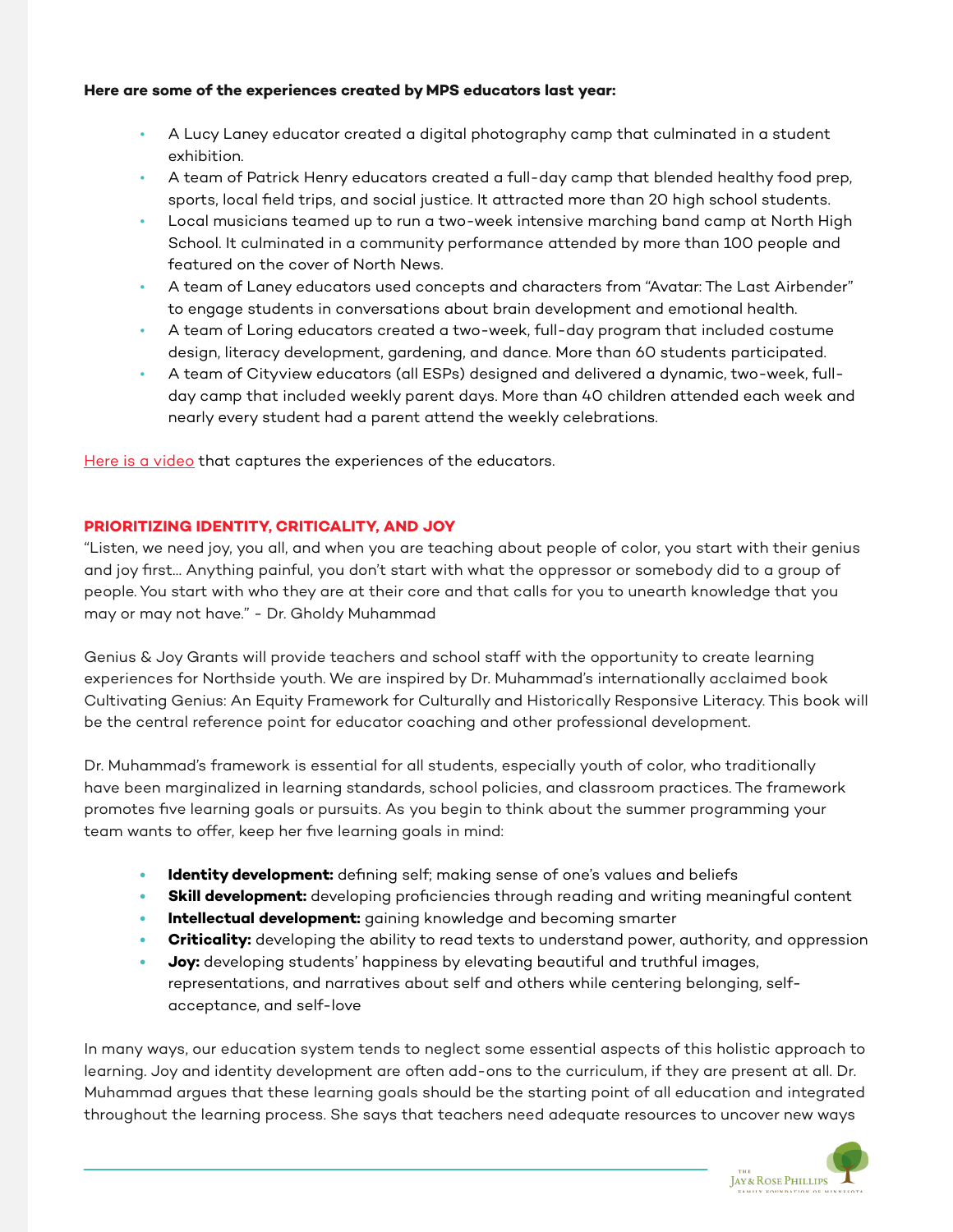to share meaningful learning experiences with students, their families, and communities. This creates a mutually beneficial relationship, one where the students are prepared for rigorous literacy instruction while teachers learn more about their students.

This summer, we invite educators to develop Genius & Joy projects that address all five of Dr. Muhammad's learning pursuits. But make sure you lead with **identity, criticality, and joy**.

# **SUPPORTS**

Genius & Joy is an opportunity for educators to try out ideas and build skills while readying themselves and their students for the new school year. To ensure you have a great experience, we will provide:

- An optional paid application prep session from 9 a.m. to 12 p.m. on Saturday, April 23.
- Individualized coaching and support during the grant proposal process, implementation, and public exhibition.
- Five optional, paid learning and rejuvenation days throughout the summer.
- Funds for materials and supplies.
- Fair pay for your labor and services.

# **HOW GENIUS & JOY GRANTS WILL WORK**

- Grants will support the following types of summer learning programs:
	- Week-long (Monday through Thursday), full-day experiences at North Minneapolis schools during the weeks of August 1-4, August 8-11, and August 15-18, 2022
	- Full-day programming means 6 or more hours per day.
	- Applicants can also propose different schedules as long as they provide a similar instructional opportunity as a week-long, full day program, and are delivered during the summer of 2022.
- Cohorts of four or more educators from eligible schools should apply together. Each cohort is responsible for organizing one, two, or three weeks of Genius & Joy programming at their school.
- Educators are primarily responsible for participant recruitment. Families can also sign up for Genius & Joy programs through MPS Community Education.
	- Based on 2021 enrollment, a good rule of thumb is to strive for each participating educator to recruit a minimum of 10 students.
- Each cohort should identify one member who will serve as Site Coordinator to assist with procuring supplies, managing pick-up and drop-off, supervising food service, and taking care of other site logistics.
	- This person should not also serve as a classroom/program educator.
	- Based on our 2021 experience, we know the Site Coordinator role demands a significant time commitment. Therefore, Site Coordinators will receive a stipend of \$2,000 for each week that Genius & Joy programs are offered.
- Genius & Joy educators must participate in coaching, curriculum review, and evaluation activities as requested by the Phillips Foundation.
	- Coaching and mentoring will be provided by Nafeesah Muhammad, ELA teacher at Patrick Henry High School.